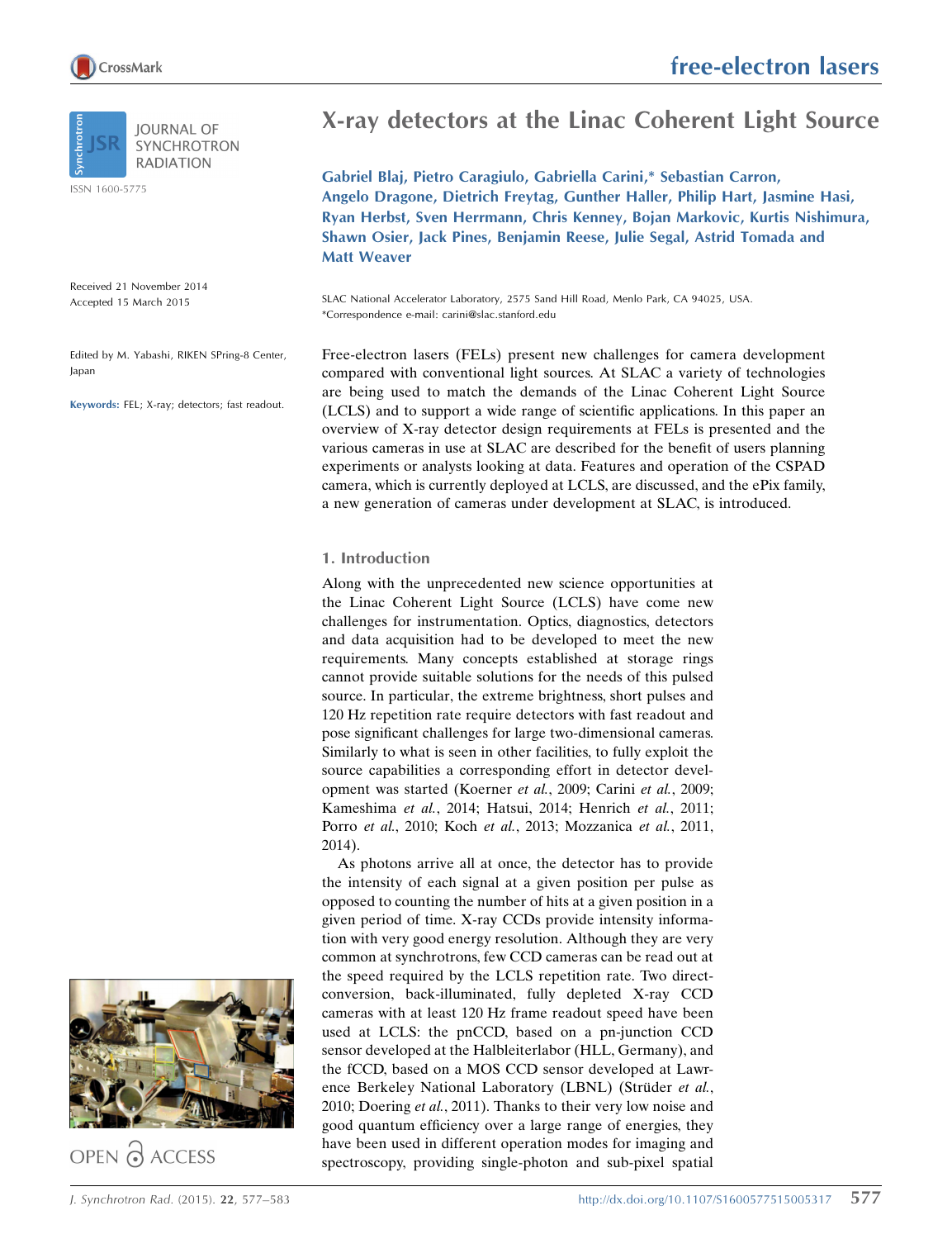| Table 1 |                                                 |  |  |
|---------|-------------------------------------------------|--|--|
|         | CSPAD characteristics and measured performance. |  |  |

| <b>CSPAD</b>               | High gain |                  | Low gain |
|----------------------------|-----------|------------------|----------|
| Pixel per ASIC             |           | $194 \times 185$ |          |
| Pixel size $(\mu m)$       |           | 110              |          |
| Noise r.m.s. (eV)          | 1000      |                  | 3500     |
| Maximum signal             | 350       |                  | 2700     |
| (8 keV photons equivalent) |           |                  |          |
| Frame rate (Hz)            |           | 120              |          |
| Sensor thickness $(\mu m)$ |           | 500              |          |

resolution, in sparse data, in the soft and hard X-ray range (Chapman et al., 2011; Gomez et al., 2014; Loh et al., 2012; Seibert et al., 2011; Lee et al., 2012; Chuang et al., 2013; Johnson et al., 2012; Först et al., 2011). However, a larger maximum signal than these CCDs currently cover (a few hundred thousands electrons) is desired for many coherent imaging experiments.

The first detector specifically developed for use at LCLS is the Cornell–SLAC Pixel Array Detector (CSPAD) (Koerner et al., 2009; Philipp et al., 2010, 2011a,b; Hart et al., 2012a,b). This detector is the result of a collaboration between Cornell University and SLAC National Accelerator Laboratory. Over the first five years of operation the CSPAD camera has reached maturity and has been the workhorse at the four LCLS hard X-ray hutches.

Lower noise and higher dynamic range cameras are needed to take full advantage of the science opportunities at LCLS. A new generation of cameras, the ePix, is being developed at SLAC for that purpose. These detectors also provide a path to fulfilling the needs of the upcoming LCLS-II (White et al., 2015).

In the following we will discuss the use and application of the CSPAD at LCLS, then present the first two members of the ePix family, ePix100 and ePix10k (Blaj et al., 2014a).

# 2. CSPAD: the Cornell–SLAC Pixel Array Detector

The CSPAD is an integrating hybrid pixel array detector with a readout speed matched to the LCLS repetition rate (i.e., 120 Hz). The main characteristics of the detector are reported in Table 1. The cameras are built around a module (or tile) comprising two ASICs bump-bonded to a pixelated silicon sensor. Over the past few years a series of upgrades have been implemented resulting in an improved and now mature detector (Herrmann et al., 2012, 2013, 2014a). The tiled structure of the camera and the relative noise improvement per tile are shown in Fig. 1.

We observed that the proximity of the X-ray beam, the sorts of samples studied and the requisite injection setups result in a high-damage environment for cameras (e.g. accidental exposure to focused or insufficiently attenuated beam, electromagnetic pulses generated by high-power optical lasers, etc.) (Blaj et al., 2014b), making highly modular design essential for quick repairs. This design paradigm is also important for highyield production of large camera arrays. Large ( $\sim$ 17 cm  $\times$ 17 cm), medium ( $\sim$ 8 cm  $\times$  8 cm) and small (5.8 cm  $\times$  4.7 cm





Figure 1 (a) CSPAD 2.3 Mpixel camera at the CXI instrument. (b) Relative normalized (unitless) noise per tile for the four different versions from V1.0 to V1.6.

 $\times$  21 cm, either 90° or front-facing) form-factor CSPAD cameras, with 2.3 M, 560k and 140k pixels, respectively, are available to satisfy the experimental needs. The cameras run at room temperature or slightly cooled, through the implementation of a short electronic shutter and power pulsing, simplifying deployment. Considering the increasing complexity of the experimental setups this is particularly important. The cameras operate in vacuum or air. An example is shown in Fig. 2 where a CSPAD-560k and four CSPAD-140k were simultaneously used in the Matter in Extreme Conditions (MEC) instrument to cover a large solid angle around the samples (Nagler et al., 2015).

Another typical application is shown in Fig. 3. In this case the large-area front detector is used to collect the wide-angle scattering while a second smaller detector, distant from the previous one, collects the small-angle scattering passing through the size-adjustable hole of the first camera. Accurate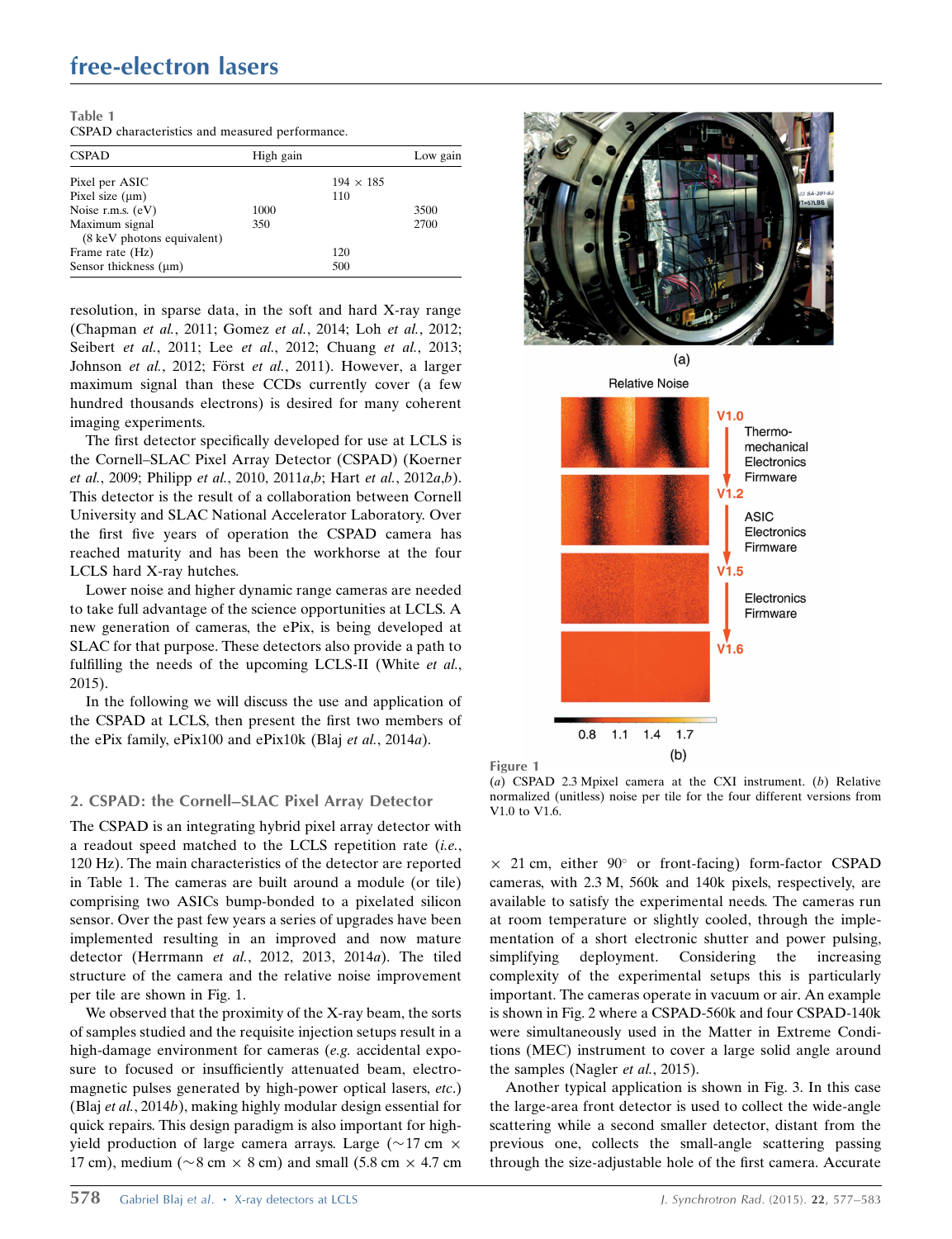

Figure 2

(a) MEC chamber: experimental setup with a CSPAD-560k and four CSPAD-140k. (b) Reconstructed diffraction rings from Ti samples at 10.2 keV in the various CSPAD panels. The red line indicates the location of the CSPAD-560k; and all other colors indicate the four distinct CSPAD-140k. The amplitude is in ADU. Courtesy of Cindy Bolme (Los Alamos National Laboratory).

metrology, provided by the LCLS offline software, is essential to reconstruct the actual position of the signal in the camera. One of the main challenges of these experiments is the large variation of the measured intensities over a large  $Q$  range, which requires detectors with a wide dynamic range (Sellberg et al., 2014). In the case of CSPAD this can be achieved by combining two fixed gain settings: the high gain provides low noise as needed for small signal detection, and the low gain allows a large maximum signal. The camera provides an effective electronic resolution of 11.4 bit and 12.6 bit in the high- and low-gain mode, respectively. As every single pixel in CSPAD can be programmed to either high- or low-gain mode we can utilize mixed gain configurations to optimize the camera for certain (static) illumination conditions and achieve in those cases a combined dynamic range and image fidelity of



Figure 3

Single-shot coherent diffraction pattern of a single virus collected using 5.5 keV X-rays at the CXI instrument (Liang et al., 2015). The color code shows the intensity in ADU.  $X$  and  $Y$  axes define the pixel positions. (a) Central part of a 2.3 Mpixel CSPAD use as the front detector to collect wide-angle scattering. (b) CSPAD-140K used as the back detector to measure diffraction that passes through the hole in the front. A beamstop was used to block the direct beam. Background subtraction was performed by Anton Barty from CFEL. Data were collected during the LC97 experiment led by Daniel Larsson (Uppsala University) using an aerosol injector to deliver samples to the beam.

14.4 bit. This value is limited by the Poisson process and possible crosstalk errors (Herrmann et al., 2012).

Pump–probe is another category of experiments very sensitive to amplitude errors (Trigo et al., 2013). In this case the X-ray signal after excitation with an ultrashort laser pulse changes by much less than 1%. To overcome the Poisson fluctuation per shot at the CSPAD maximum signal, more than 2%, long data sets are collected, corrected (and re-binned) and averaged with the goal to reach better than the camera-noiselimited image quality. The noise is not fully random and uncorrelated. Measurements have shown that the camera noise does not behave as pure

stationary random noise. The physical origin of other noise sources is still under investigation but pedestal and gain drift and crosstalk are major components limiting noise convergence; therefore only limited improvement can be expected (+2–3 bit) by averaging. An example of pump–probe data collected with the CSPAD is shown in Fig. 4.

As with essentially any detector, several corrections are applied to the CSPAD raw data. First, the level measured in the dark ('dark image') is subtracted from each pixel, and any pixels deemed too noisy, typically only a few per thousand at most, are masked. Then, when needed, a gain correction is applied. For the current version of the CSPAD camera the gain varies by about 5% for illuminations levels of a few 8 keV photons per pixel and becomes flat beyond  $\sim$  10 photons per pixel. Then a 'common mode' correction is applied to remove low-frequency noise in the readout electronics, i.e. frame-byframe pedestal shift. For the CSPAD, where the correction is typically less than one-fifth of an 8 keV photon r.m.s. in the operating range, this is done on a per-ASIC basis; for the other cameras described in this paper (i.e. pnCCD and ePix) it is





Static thermal diffuse scattering due to phonons in Ge. The image, in log10 scale, is an average of  $\sim$  1000 events, re-binned down to 512  $\times$  512. Courtesy of Mariano Trigo (SLAC).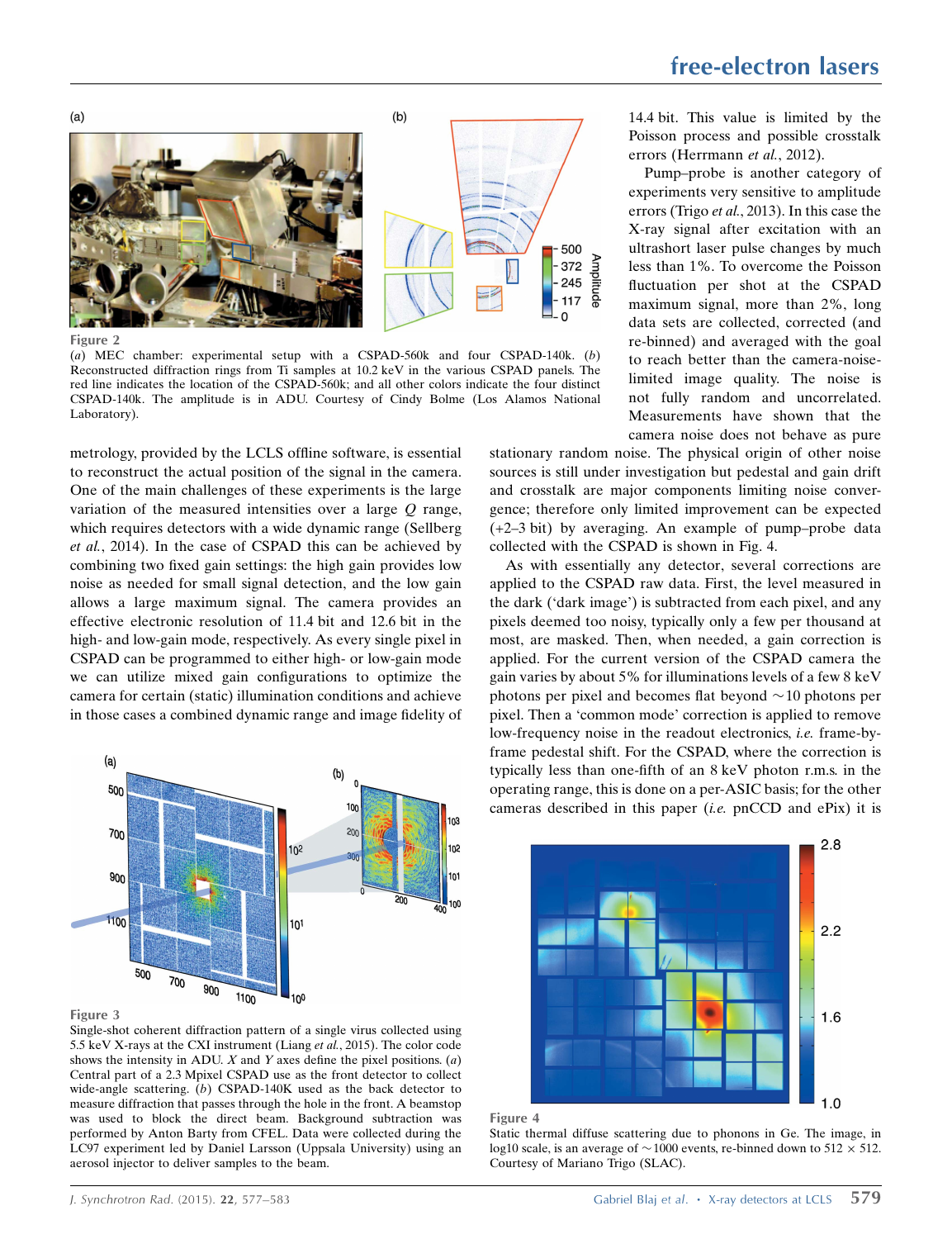# free-electron lasers

done on a per-row basis taking into account the bank structure of the readout chip and the illumination level. In the former case an algorithm tries to find a peak in the low end of the signal distribution and corrects the overall ASIC response. This technique is not effective with diffuse illumination, in which case one can apply a correction using a set of 22 unbonded pixels that only sample the frame common mode noise and not the X-ray signal. The common mode correction also acts as a first-order crosstalk correction. These corrections are available in the LCLS online and offline software. Additional crosstalk corrections can be applied (van Driel et al., 2015).

One of the effects observed during the first years of operation of the CSPAD at LCLS was an incomplete charge collection in the case of a very intense signal. Since at an FEL all charges from the sensor arrive essentially simultaneously, the input stage of the readout electronics must be able to handle an abrupt voltage spike. Enough time (40 µs) should be given to the detector to respond properly, fully collecting the signal without losing charge. The latest version of the CSPAD camera with optimized tuning  $(i.e.$  V1.6) is much less susceptible to these effects (Carini et al., 2014b).

Today the CSPAD is the principal detector used for the LCLS hard X-ray experiments with more than 5 petabytes of data collected up to date.

# 3. Second-generation detectors for LCLS: the ePix family

The general-purpose CSPAD cameras have worked well in addressing most of the hard X-ray needs of LCLS but some experiments need more specialized detectors. Potential future developments of the source into the tender X-ray regime, below 5 keV, and higher repetition rate, up to 100 kHz, will require new faster detectors. We are developing a family of cameras named ePix to meet these requirements (Blaj et al., 2014a).

These integrating hybrid pixel detectors fully exploit the modular design paradigm mentioned previously. The system and its components (ASICs, camera head, readout electronics and DAQ) have been designed to share SLAC standard interfaces, allowing quick development of the new cameras and corresponding online and offline analysis code. Different detectors, with characteristics matching the demands of specific classes of experiments, can be developed simultaneously and reuse many common parts such as electronic boards, firmware and software (Herrmann et al., 2014b). Scalability and hybrid combination of the single components are also natural advantages of this approach.

Also based on a common platform (e.g. reuse and sharing of design blocks, backend interface, etc.) is the ePix class of ASICs (Dragone et al., 2013). This family of integrating architectures is composed of an analog matrix of pixels with global shutter and fast parallel column readout (100 kHz line rate) with multiplexed analog outputs. It also implements a dedicated control interface and all the required support electronics to perform configuration, calibration and readout



Figure 5

ePix camera. This assembly is used for both ePix100 and ePix10k detectors. It mounts a single silicon sensor with four bump-bonded ASICs, providing  $\sim$  0.5M and 130k pixels for each detector, respectively. This version of the camera is named ePix-ONE.

of the matrix. The current series is designed to match the LCLS repetition rate but supports region of interest (ROI) mode, i.e., the readout of a sub-set of the pixel array, for kHz frame rates. Versions with dedicated sigma–delta analog-todigital converter per column are planned for future higherrepetition-rate experiments (kHz).

The first shared camera design is a very compact module of  $\sim$  52 mm  $\times$  52 mm  $\times$  155 mm (Fig. 5) with only 8 mm between the camera edge and the active area of  $\sim$ 35 mm  $\times$  38 mm.

The camera head is modular and can be exchanged independently of the supporting analog and digital boards. The camera uses Peltier thermoelectric modules and water cooling in combination with dry nitrogen purge to prevent condensation. The data and control interface is realised via a fiber optical link. The software for online monitoring and visualization includes several important features such as for instance charge split reconstruction algorithms. Many experimental setups, such as crystal spectrometers in Rowland geometry and concurrent techniques using multiple detectors, are space constrained and benefit from a small compact camera, which can be placed easily with minimal impact on the rest of the experimental configuration. Greater radiation hardness and electromagnetic pulse (EMP) tolerance is expected thanks to the application of some radiation hardness techniques in the chip design (e.g. enclosed layout) and improved shielding for the camera housing.

## 3.1. ePix100

The first member of this family is ePix100. The detector is designed to have low noise (better than 360 eV r.m.s.) and small pixels (50  $\mu$ m  $\times$  50  $\mu$ m) making it particularly suitable for X-ray photon correlation spectroscopy (XPCS) (Grübel et al., 2008) and in combination with crystal spectrometers. As such it provides performance close to those of other directconversion scientific X-ray CCDs in use at LCLS combined with the typical advantages of hybrid pixel detectors  $(i.e.$  high frame-rate thanks to the pixel parallel amplification; room-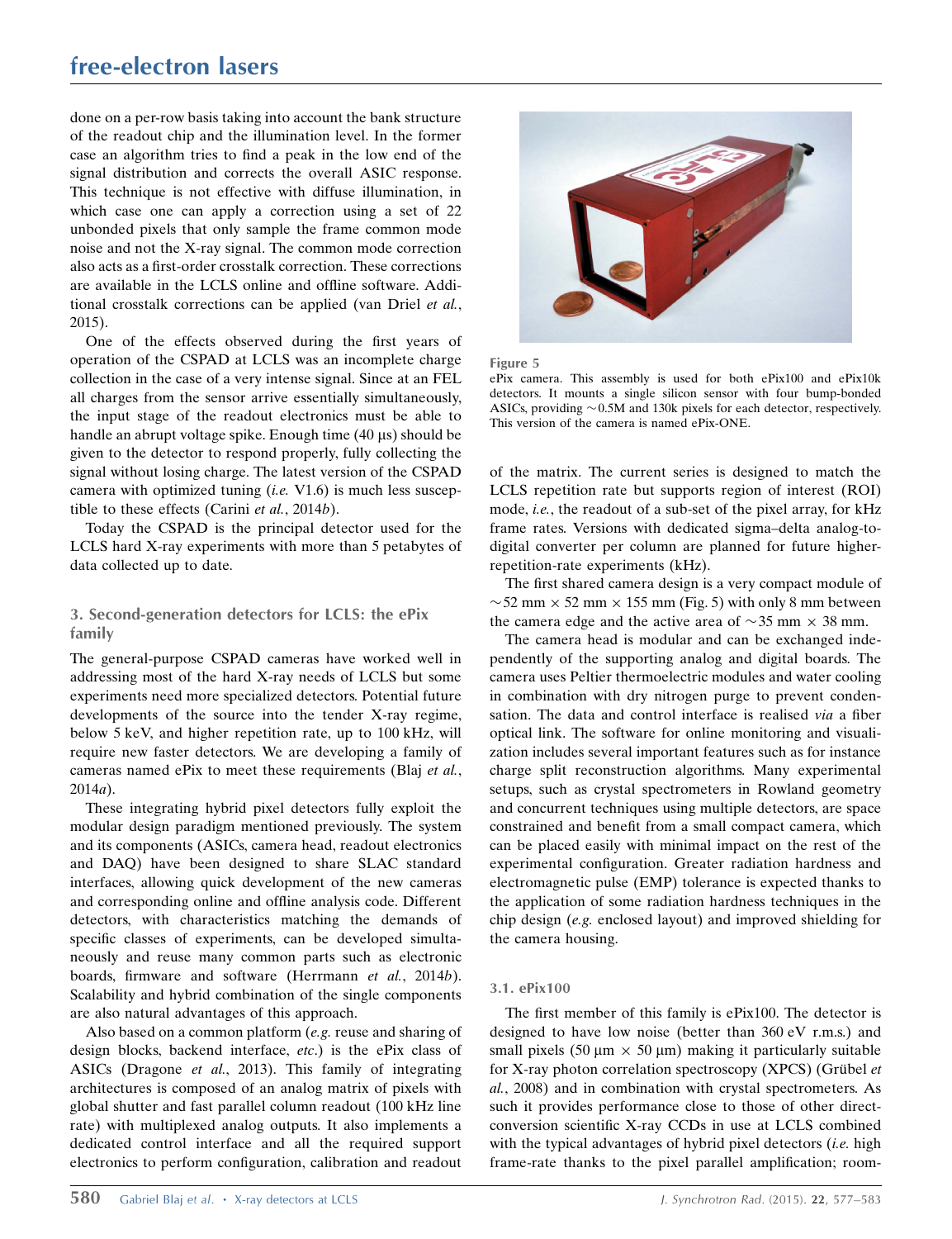Table 2 ePix100 characteristics and measured performance.

| Pixel per ASIC                            | $384 \times 352$ |
|-------------------------------------------|------------------|
| Pixel size $(\mu m)$                      | 50               |
| Noise r.m.s. $(eV)$                       | 360              |
| Maximum signal (8 keV photons equivalent) | 100              |
| Frame rate (Hz)                           | 120              |
| Sensor thickness $(\mu m)$                | 300/500          |

temperature operation thanks to electronic shutter capability with short integration times at FELs; scalability, *etc.*). The name of the detector is representative of the maximum signal that the front-end can handle before saturation: this is the equivalent charge generated in silicon by one hundred 8 keV photons  $(\sim 35 \text{ fC})$ . Noise considerations have driven the design and the optimization of the signal chain from the frontend onwards. Each pixel includes a single-stage low-noise charge integrator with a pulsed reset, a first-order non-linear programmable low-pass (Lp) filter, a correlated double sampler (CDS) and a sample-and-hold stage followed by a column buffer (Caragiulo et al., 2014). Performance and detector characteristics are reported in Table 2.

The ePix100 prototype camera has been tested at the Stanford Synchrotron Radiation Lightsource (SSRL) and at LCLS. The prototype includes all the features of the full-size detector and mounts up to four ASIC-sensor modules. Sensor design and fabrication and bump bonding were carried out at SLAC and at the Stanford Nanofabrication Facility (SNF). Each bump-bonded prototype chip has  $96 \times 96$  pixels.

In Fig.  $6(a)$  a speckle pattern recorded with the prototype camera at the XCS instrument is shown (Alonso-Mori et al., 2015). This is one of the scientific applications that really benefits from the detector characteristics. Its low-noise performance with single-photon signal-to-noise ratio of more than 25 at 8 keV makes the detector very efficient even in cases where the average photon rate is extremely low (e.g. smaller than 0.01 photons per 0.5 Mpixel frame), such as for instance XPCS at large wavector (i.e., atomic resolution), and allows sub-pixel resolution to be achieved by interpolating the photon position from the measure charge cloud shared



#### Figure 6

(a) Speckle pattern produced by 150 nm silica particles at the XCS instrument. The color code shows intensity in ADU.  $X$  and  $Y$  axes define pixels position. The data were collected with the first ePix100 prototype camera at  $\sim$  7.5 m from the sample using 8.54 keV X-rays. Courtesy of Marcin Sikorski (LCLS, SLAC). (b) Spectrum showing the Ag-L line and the primary energy  $(7.5 \text{ keV})$ . Data collected at SSRL with the first ePix100 prototype.

between four pixels, e.g. applying center of gravity algorithms. As a demonstration of the low-noise performance of the camera, Fig.  $6(b)$  shows the Ag-L fluorescence line very well separated from the noise peak (Carini et al., 2014a). This spectrum is achieved from single pixel events with a threshold of 1.5 keV.

The linearity of ePix100 was measured both at SSRL and LCLS (XPP) and it is better than 0.2%. Ongoing calibration effort will allow further improvement on linearity. Poissonlimited images with 10% precision in a single shot at the maximum value of one-hundred 8 keV photons can be achieved. Recently the functionalities of a  $384 \times 352$  pixel module have been tested and characterization with X-rays is ongoing.

The first version of the ePix camera with ePix100 modules will comprise four ASICs bump-bonded to a single silicon sensor (therefore called ePix-ONE) for a total of  $\sim$  0.5 Mpixel.

#### 3.2. ePix10k

The ePix10k is designed to replace the CSPAD for most hard X-ray imaging experiments, providing 10% better position resolution with at least one-third lower noise and a factor of four higher dynamic range  $[cf. Fig. 7(a)]$  (Hart *et al.*, 2014). The ePix10k features a 100  $\mu$ m  $\times$  100  $\mu$ m pixel, also with single-stage low-noise charge integrator with a pulsed reset, a first-order non-linear programmable Lp filter, a CDS and a sample-and-hold stage followed by a column buffer. To provide a large dynamic range, the charge integrator makes use of an auto-ranging feature implemented with an additional  $100 \times$  larger feedback capacitor and a comparator, similar to other architectures (Freytag et al., 2008; Henrich et al., 2011; Mozzanica et al., 2014). When the comparator detects that the amplifier is approaching saturation, it switches in the additional capacitance, reducing the pixel gain by a factor of 100. Thus signals as large as ten thousand 8 keV photons can be acquired while still providing the capability to resolve single photons at low intensities. A  $48 \times 48$  pixel module was fabricated in-house following the same steps as described

> above for the ePix100. Taking advantage of the family paradigm, the ePix10k module has been integrated into the ePix camera assembly and tested at SSRL and at the LCLS XPP instrument (Chollet et al., 2015). A correlation plot of the beam intensity measured with a beam monitor and the the corresponding response of the ePix10k in low-gain mode is shown in Fig.  $7(b)$ ; performance and detector characteristics are reported in Table 3.

> Tests with very intense beam were also performed and confirmed the good stability of the detector under a large range of settings (Hart et al., 2014). Analysis is ongoing and further measurements are being performed.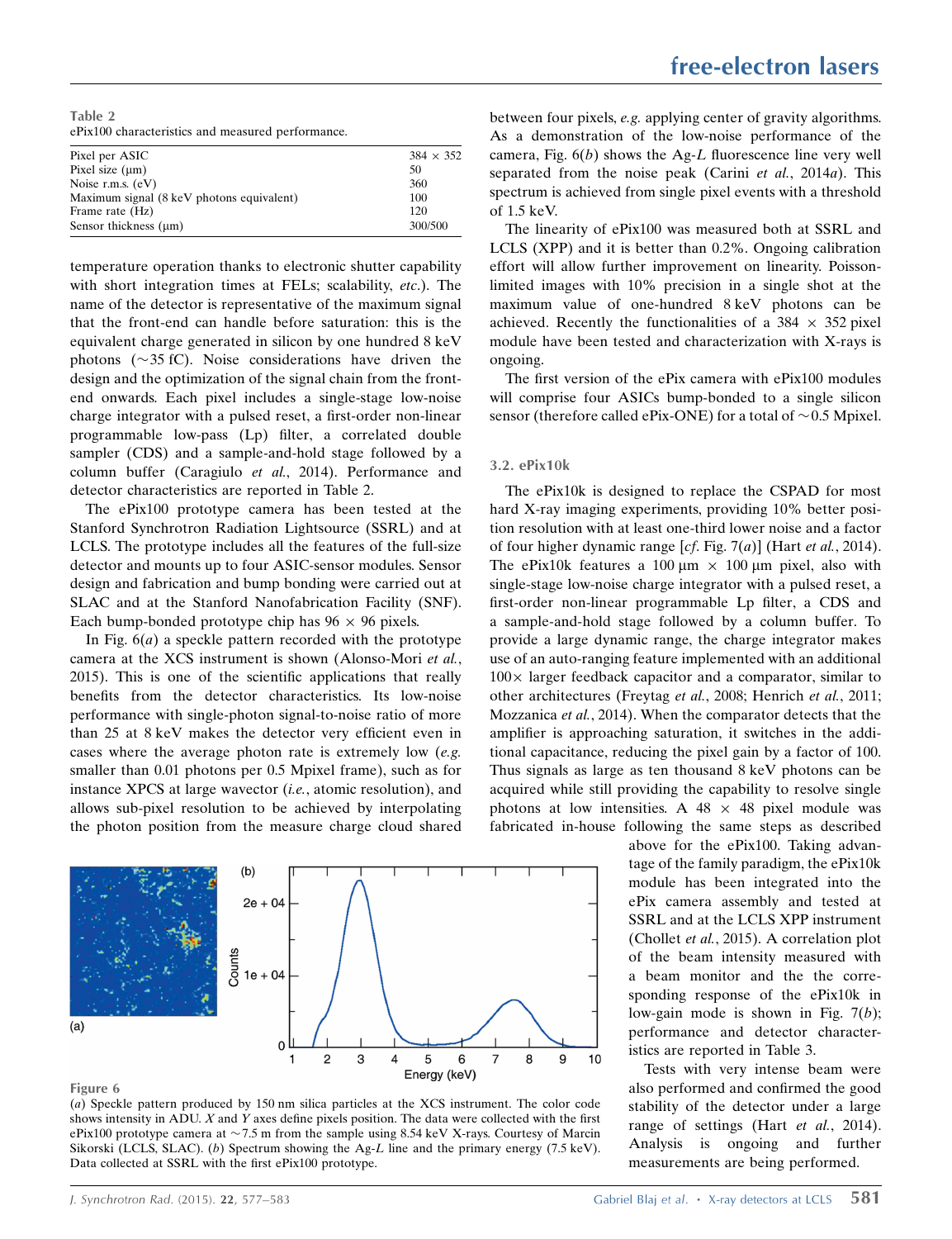| Table 3                                                                      |  |  |
|------------------------------------------------------------------------------|--|--|
| ePix10k characteristics and performance measured on the $48 \times 48$ pixel |  |  |
| prototype.                                                                   |  |  |

|                            | High gain |                  | Low gain |
|----------------------------|-----------|------------------|----------|
| Pixel per ASIC             |           | $192 \times 176$ |          |
| Pixel size $(\mu m)$       |           | 100              |          |
| Noise r.m.s. (eV)          | 650       |                  | 10800    |
| Maximum signal             | 100       |                  | 10000    |
| (8 keV photons equivalent) |           |                  |          |
| Frame rate (Hz)            |           | 120              |          |
| Sensor thickness $(\mu m)$ |           | 500              |          |

Thanks to the increased dynamic range, cameras based on ePix10k will extend the science reach of experiments like serial femtosecond crystallography and time-resolved pump– probe (Boutet et al., 2012; Trigo et al., 2013).

# 4. Conclusions

The LCLS detector program has been part of the success of LCLS. CCDs are in use for imaging applications at the soft X-ray instruments. We have developed the CSPAD for a variety of imaging and spectroscopic applications in the hard X-ray hutches.

To make fuller use of the FEL capabilities we are developing the ePix family. The ePix10k will replace CSPAD in hard X-ray imaging experiments providing better position resolution, lower noise and higher dynamic range. The ePix100 will fulfill XPCS and spectroscopy experiments' needs in the tender and hard X-ray range. It will provide noise performance and spatial resolution close to those of fast direct-



Figure 7

(a) The fixed high- and low-gain ranges of the CSPAD compared with the auto-ranging performance of the ePix10k (Monte Carlo simulation). (b) Correlation plot of the beam intensity measured with a beam monitor and the corresponding response of the ePix10k. Data were collected in lowgain mode with  $Cu K$  fluorescence.

conversion X-ray CCD cameras with the additional advantages of a hybrid pixel array detector, particularly scalability and simpler operation and deployment.

## Acknowledgements

The authors wish to thank many of the LCLS staff members for the valuable scientific and technical support during the various phases of development, testing, characterization and calibration of the detectors. Discussions and input from our users have been driving many of the improvements reported in this paper. We also would like to thank SSRL for supporting our detector program. We thank Leo Manger, Lupe Salgado and the other technical support staff; Mikhail Dubrovin and the rest of the offline data group. Portions of this research were carried out at the Linac Coherent Light Source (LCLS) and at the Stanford Synchrotron Radiation Lightsource (SSRL) at the SLAC National Accelerator Laboratory. LCLS and SSRL are Office of Science User Facilities operated for the US Department of Energy Office of Science by Stanford University.

#### References

- [Alonso-Mori, R., Caronna, C., Chollet, M., Curtis, R., Damiani, D. S.,](http://scripts.iucr.org/cgi-bin/cr.cgi?rm=pdfbb&cnor=yi5006&bbid=BB1) [Defever, J., Feng, Y., Flath, D., Glownia, J. M., Lee, S., Lemke, H. T.,](http://scripts.iucr.org/cgi-bin/cr.cgi?rm=pdfbb&cnor=yi5006&bbid=BB1) [Nelson, S., Bong, E., Sikorski, M., Song, S., Srinivasan, V.,](http://scripts.iucr.org/cgi-bin/cr.cgi?rm=pdfbb&cnor=yi5006&bbid=BB1) [Stefanescu, D., Zhu, D. & Robert, A. \(2015\).](http://scripts.iucr.org/cgi-bin/cr.cgi?rm=pdfbb&cnor=yi5006&bbid=BB1) J. Synchrotron Rad. 22[, 508–513.](http://scripts.iucr.org/cgi-bin/cr.cgi?rm=pdfbb&cnor=yi5006&bbid=BB1)
- [Blaj, G., Caragiulo, P., Carini, G., Carron, S., Dragone, A., Freytag, D.,](http://scripts.iucr.org/cgi-bin/cr.cgi?rm=pdfbb&cnor=yi5006&bbid=BB2) [Haller, G., Hart, P., Herbst, R., Herrmann, S., Hasi, J., Kenney, C.,](http://scripts.iucr.org/cgi-bin/cr.cgi?rm=pdfbb&cnor=yi5006&bbid=BB2) [Markovic, B., Nishimura, K., Osier, S., Pines, J., Segal, J., Tomada,](http://scripts.iucr.org/cgi-bin/cr.cgi?rm=pdfbb&cnor=yi5006&bbid=BB2) A. & Weaver, M. (2014a). [Synchrotron Radiat. News](http://scripts.iucr.org/cgi-bin/cr.cgi?rm=pdfbb&cnor=yi5006&bbid=BB2), 27(4), 14–19.
- [Blaj, G., Carini, G., Carron, S., Haller, G., Hart, P., Hasi, J., Herrmann,](http://scripts.iucr.org/cgi-bin/cr.cgi?rm=pdfbb&cnor=yi5006&bbid=BB3) [S., Kenney, C., Segal, J. & Tomada, A. \(2014](http://scripts.iucr.org/cgi-bin/cr.cgi?rm=pdfbb&cnor=yi5006&bbid=BB3)b). In Nuclear Science [Symposium Conference Record, 2014 \(NSS'14\).](http://scripts.iucr.org/cgi-bin/cr.cgi?rm=pdfbb&cnor=yi5006&bbid=BB3) IEEE.
- Boutet, S. et al. (2012). Science, 337[, 362–364.](http://scripts.iucr.org/cgi-bin/cr.cgi?rm=pdfbb&cnor=yi5006&bbid=BB4)
- [Caragiulo, P., Dragone, A., Markovic, B., Herbst, R., Nishimura, K.,](http://scripts.iucr.org/cgi-bin/cr.cgi?rm=pdfbb&cnor=yi5006&bbid=BB5) [Reese, B., Herrmann, S., Hart, P., Blaj, G., Segal, J., Tomada, A.,](http://scripts.iucr.org/cgi-bin/cr.cgi?rm=pdfbb&cnor=yi5006&bbid=BB5) [Hasi, J., Carini, G., Kenney, C. & Haller, G. \(2014\).](http://scripts.iucr.org/cgi-bin/cr.cgi?rm=pdfbb&cnor=yi5006&bbid=BB5) Proc. SPIE, 9213[, 92130V.](http://scripts.iucr.org/cgi-bin/cr.cgi?rm=pdfbb&cnor=yi5006&bbid=BB5)
- [Carini, G. A., Boutet, S., Chollet, M., Dragone, A., Haller, G., Hart,](http://scripts.iucr.org/cgi-bin/cr.cgi?rm=pdfbb&cnor=yi5006&bbid=BB6) [P. A., Herrmann, S. C., Kenney, C. J., Koglin, J., Messerschmidt, M.,](http://scripts.iucr.org/cgi-bin/cr.cgi?rm=pdfbb&cnor=yi5006&bbid=BB6) [Nelson, S., Pines, J., Robert, A., Song, S., Thayer, J. B., Williams,](http://scripts.iucr.org/cgi-bin/cr.cgi?rm=pdfbb&cnor=yi5006&bbid=BB6) [G. J. & Zhu, D. \(2014](http://scripts.iucr.org/cgi-bin/cr.cgi?rm=pdfbb&cnor=yi5006&bbid=BB6)b). J. Phys. Conf. Ser. 493, 012011.
- Carini, G. A. et al. (2014a). In [Nuclear Science Symposium Conference](http://scripts.iucr.org/cgi-bin/cr.cgi?rm=pdfbb&cnor=yi5006&bbid=BB7) [Record, 2014 \(NSS'14\).](http://scripts.iucr.org/cgi-bin/cr.cgi?rm=pdfbb&cnor=yi5006&bbid=BB7) IEEE.
- [Carini, G. A., Chen, W., Dragone, A., Fried, J., Jakoncic, J.,](http://scripts.iucr.org/cgi-bin/cr.cgi?rm=pdfbb&cnor=yi5006&bbid=BB8) [Kuczweski, A., Li, Z., Mead, J., Michta, R., Pratte, J.-F., Rehak, P.](http://scripts.iucr.org/cgi-bin/cr.cgi?rm=pdfbb&cnor=yi5006&bbid=BB8) [& Siddons, D. P. \(2009\).](http://scripts.iucr.org/cgi-bin/cr.cgi?rm=pdfbb&cnor=yi5006&bbid=BB8) JINST, 4, P03014.
- Chapman, H. N. et al. (2011). [Nature \(London\)](http://scripts.iucr.org/cgi-bin/cr.cgi?rm=pdfbb&cnor=yi5006&bbid=BB9), 470, 73–77.
- [Chollet, M., Alonso-Mori, R., Cammarata, M., Damiani, D., Defever,](http://scripts.iucr.org/cgi-bin/cr.cgi?rm=pdfbb&cnor=yi5006&bbid=BB10) [J., Delor, J. T., Feng, Y., Glownia, J. M., Langton, J. B., Nelson, S.,](http://scripts.iucr.org/cgi-bin/cr.cgi?rm=pdfbb&cnor=yi5006&bbid=BB10) [Ramsey, K., Robert, A., Sikorski, M., Song, S., Stefanescu, D.,](http://scripts.iucr.org/cgi-bin/cr.cgi?rm=pdfbb&cnor=yi5006&bbid=BB10) [Srinivasan, V., Zhu, D., Lemke, H. T. & Fritz, D. M. \(2015\).](http://scripts.iucr.org/cgi-bin/cr.cgi?rm=pdfbb&cnor=yi5006&bbid=BB10) J. [Synchrotron Rad.](http://scripts.iucr.org/cgi-bin/cr.cgi?rm=pdfbb&cnor=yi5006&bbid=BB10) 22, 503–507.
- Chuang, Y. D. et al. (2013). [Phys. Rev. Lett.](http://scripts.iucr.org/cgi-bin/cr.cgi?rm=pdfbb&cnor=yi5006&bbid=BB11) 110, 127404.
- [Doering, D., Chuang, Y.-D., Andresen, N., Chow, K., Contarato, D.,](http://scripts.iucr.org/cgi-bin/cr.cgi?rm=pdfbb&cnor=yi5006&bbid=BB12) [Cummings, C., Domning, E., Joseph, J., Pepper, J. S., Smith, B.,](http://scripts.iucr.org/cgi-bin/cr.cgi?rm=pdfbb&cnor=yi5006&bbid=BB12) [Zizka, G., Ford, C., Lee, W. S., Weaver, M., Patthey, L., Weizeorick,](http://scripts.iucr.org/cgi-bin/cr.cgi?rm=pdfbb&cnor=yi5006&bbid=BB12) [J., Hussain, Z. & Denes, P. \(2011\).](http://scripts.iucr.org/cgi-bin/cr.cgi?rm=pdfbb&cnor=yi5006&bbid=BB12) Rev. Sci. Instrum. 82, 073303.
- [Dragone, A., Caragiulo, P., Markovic, B., Herbst, R., Nishimura, K.,](http://scripts.iucr.org/cgi-bin/cr.cgi?rm=pdfbb&cnor=yi5006&bbid=BB13) [Reese, B., Herrmann, S., Hart, P., Blaj, G., Segal, J., Tomada, A.,](http://scripts.iucr.org/cgi-bin/cr.cgi?rm=pdfbb&cnor=yi5006&bbid=BB13) [Hasi, J., Carini, G., Kenney, C. & Haller, G. \(2013\).](http://scripts.iucr.org/cgi-bin/cr.cgi?rm=pdfbb&cnor=yi5006&bbid=BB13) Nuclear Science